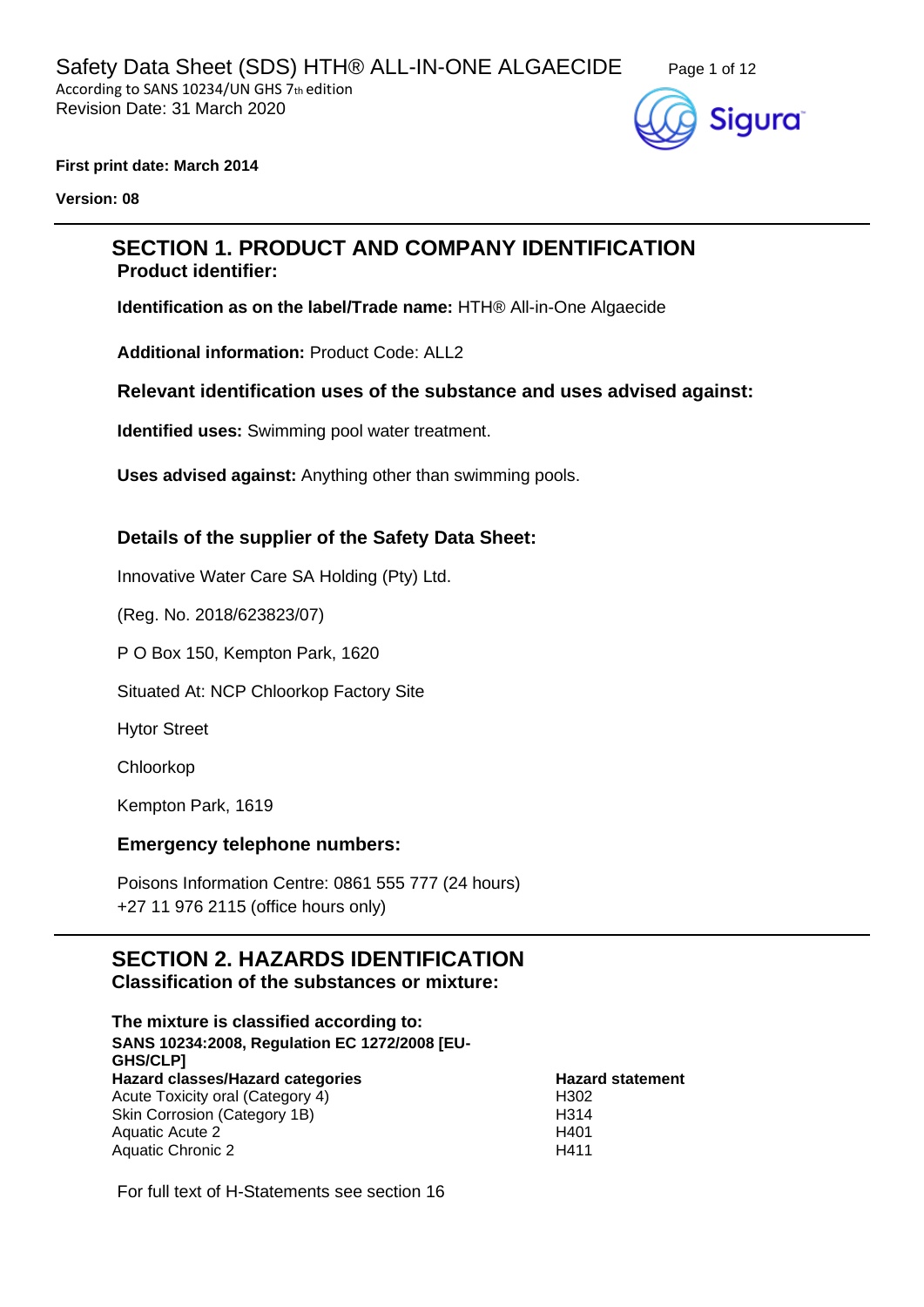



## **The most important adverse effects:**

#### **The most important adverse physiochemical effects:** None

**The most important adverse human health effects:** Harmful if swallowed. Causes skin burns and eye damage.

#### **Label elements:**

#### **Hazard pictograms:**



#### **Signal Words: DANGER**

**Hazard Statements:** H302 Harmful if swallowed. H314 Causes severe skin burns and eye damage. H411 Toxic to aquatic life with long lasting effects.

**Precautionary Statements:** P264 Wash thoroughly after handling. P280 Wear eye protection. P273 Avoid release to the environment. P302 IF SWALLOWED: Rinse mouth. Do NOT induce vomiting. P305 +P351 +P338 IF IN EYES: Rinse cautiously with water for several minutes. Remove contact lenses, if present and easy to do. Continue rinsing. P303+P361+P353 IF ON SKIN (or hair): Take off immediately all contaminated clothing. Rinse skin with water/shower. P391 Collect spillage. P405 Store locked up. P501 Dispose of contents/container in accordance with local/regional regulations.

**Special labelling of certain mixtures**: None known.

**Other hazards:** None known.

**SECTION 3. COMPOSITION/INFORMATION ON INGREDIENTS Substance/Mixture:** Mixture **Ingredients**

| Substance name<br>(IUPAC) | CAS-No.<br>EC-No. | <b>Concentration</b><br>% by weight | <b>Classification</b><br>EC1272/2008 |
|---------------------------|-------------------|-------------------------------------|--------------------------------------|
|                           |                   |                                     |                                      |
| Didecyldimethylammonium   | 7173-51-5         | $5 - 15$                            | Acute Toxicity (Category 3) H301.    |
| chloride                  | 230-51-5          |                                     | Skin Corrosion (Category 1B) H314.   |
|                           |                   |                                     | Aquatic Acute (Category 1) H400.     |
|                           |                   |                                     | Aquatic Chronic (Category 1) H410.   |
| Quaternary ammonium       | 68424-85-1        | $1 - 5$                             | Acute Toxicity (Category 4) H302.    |
| compounds                 | 270-325-2         |                                     | Skin Irritant (Category 2) H315.     |
|                           |                   |                                     | Eye Irritant (Category 2) H319.      |
|                           |                   |                                     | Aquatic Acute (Category 1) H400.     |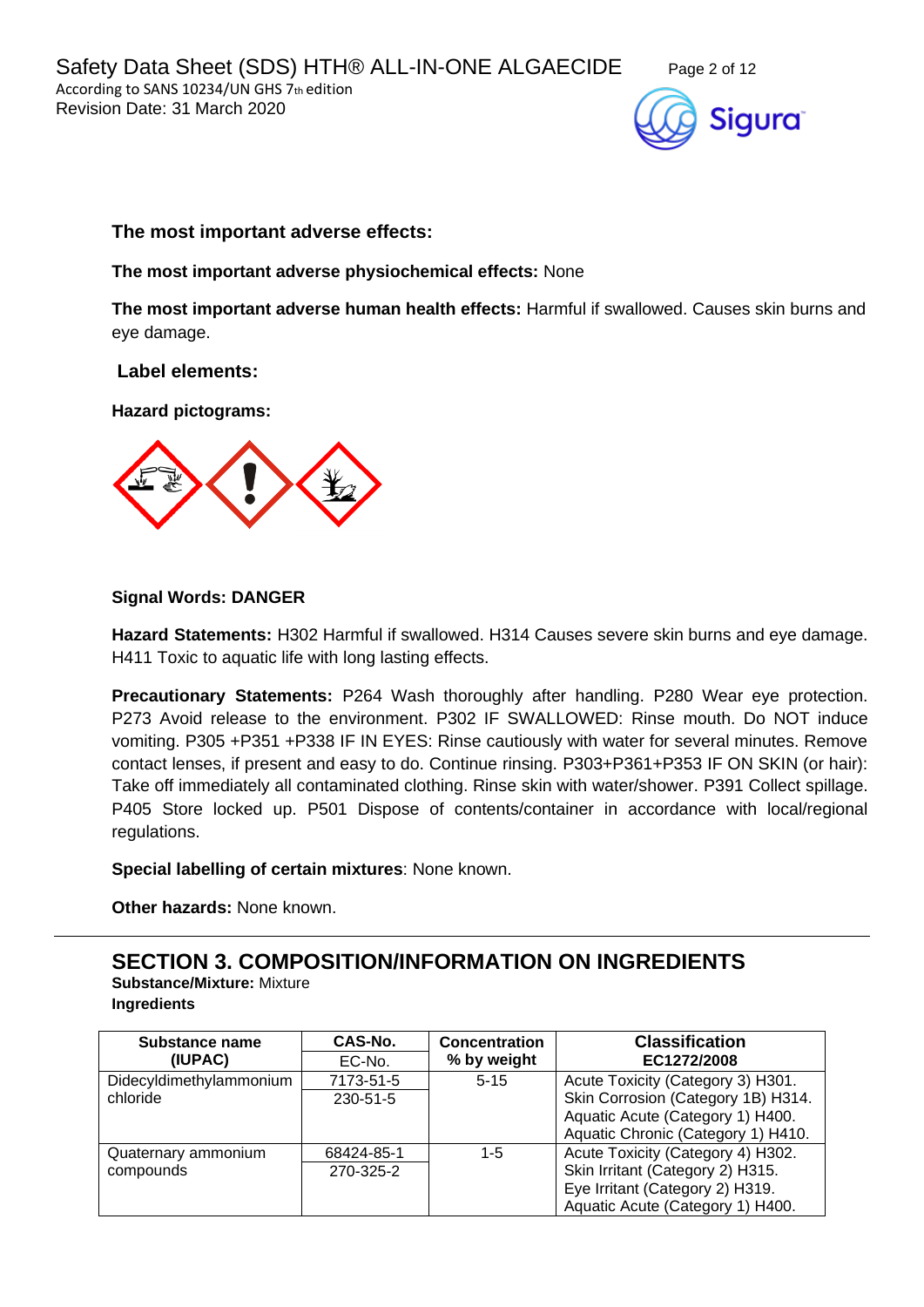According to SANS 10234/UN GHS 7th edition Revision Date: 31 March 2020



|             |           |           | Aquatic Chronic (Category 1) H410. |  |
|-------------|-----------|-----------|------------------------------------|--|
| Solvent     |           |           | Flammable liquid (Category 2) H225 |  |
|             |           |           | Skin Irritant (Category 2) H315    |  |
|             |           |           | Eye Irritant (Category 2) H319     |  |
|             |           |           | Aquatic Chronic (Category 2) H411  |  |
| Propan-2-ol | 67-63-0   | $0.1 - 3$ | Flammable Liquid (Category 2)      |  |
|             | 200-661-7 |           | H <sub>225</sub> .                 |  |
|             |           |           | Eye Irritant (Category 2) H319     |  |
|             |           |           | STOT SE (Category 3) H336          |  |

There are no additional ingredients present which, within the current knowledge of the supplier and in the concentrations applicable, are classified as hazardous to health or the environment and hence require reporting in this section.

Occupational exposure limits, if available listed in Section 8. For the full text of the H-Statements mentioned in this Section, see Section 16.

# **SECTION 4. FIRST AID MEASURES Description of first aid measures:**

# **Most important symptoms and effects, both acute and delayed:**

**In case of inhalation:** If breathed in, move person into fresh air. Get medical attention immediately if irritation develops and persists.

**In case of skin contact:** Wash off with soap and plenty of water for at least 15 minutes. In case of discomfort seek medical attention.

**In case of eye contact:** Flush eyes thoroughly with water for 15 minutes. Remove contact lenses after the initial 1-2 minutes and continue flushing. Seek medical attention immediately.

**In case of ingestion:** Immediately seek medical attention. Call the Poison Centre. Do NOT induce vomiting. Wash out the mouth. Give small quantities of water. If vomiting occurs, the head should be kept low so that vomit does not enter the lungs. Never give anything by mouth to an unconscious person.

**Inhalation:** No known significant effect or critical hazards.

**Ingestion:** Corrosive. Harmful if swallowed. Could cause severe burns of the mouth, throat, and stomach. Can cause sore throat, vomiting, diarrhoea.

**Skin Contact: Corrosive. Causes severe burns.** 

**Eye Contact:** Corrosive. Causes serious eye damage.

# **Indication of any immediate medical attention and special treatment needed:**

Note to physician: In case of inhalation of decomposition products in a fire, symptoms may be delayed. The exposed person may need to be kept under medical observation for 48 hrs.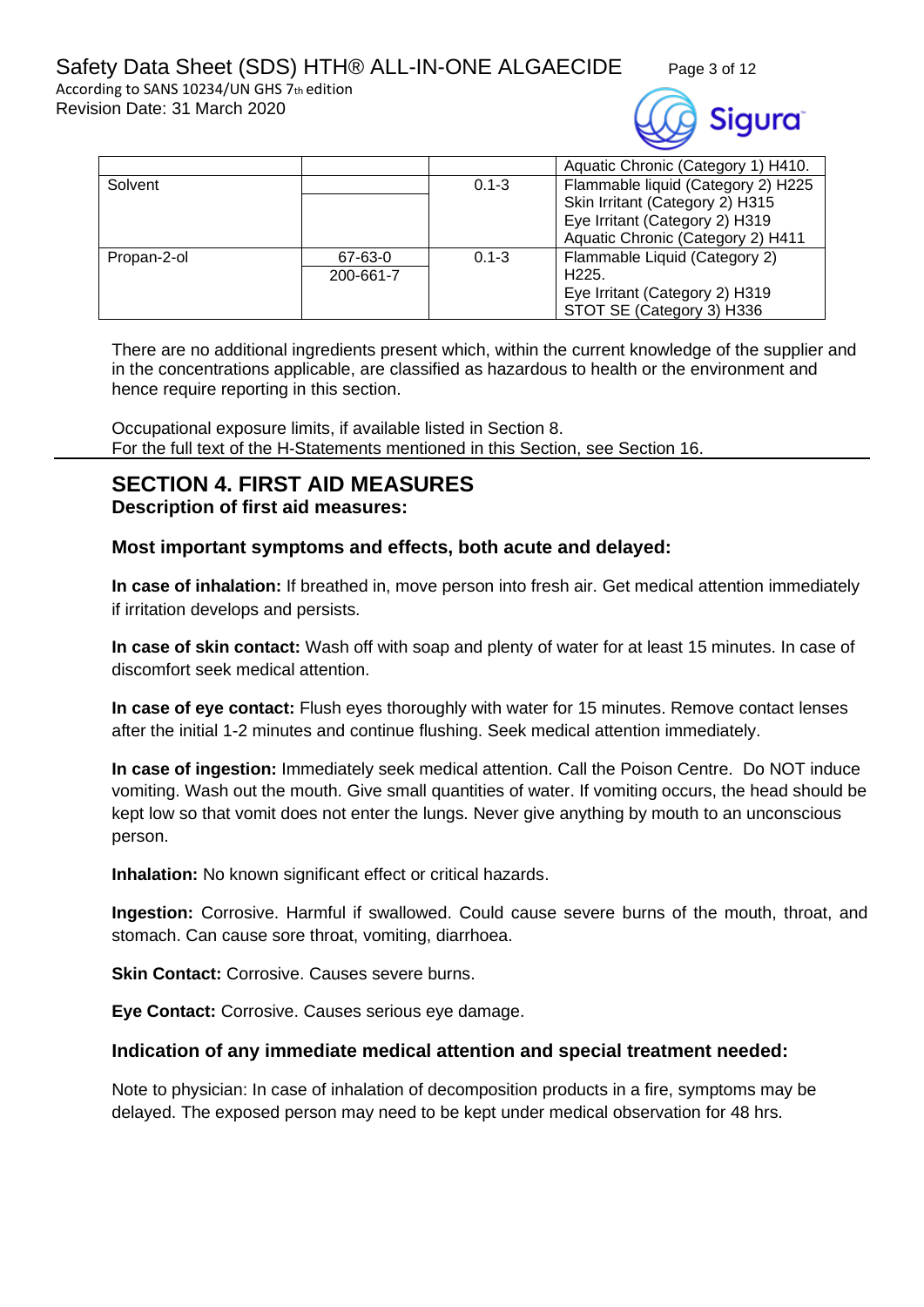

# **SECTION 5. FIREFIGHTING MEASURES Extinguisher media:**

**Suitable extinguisher media**: Use water spray, dry powder or foam. Prevent contamination of drains or waterways.

**Unsuitable extinguishing media:** None known.

# **Special hazards arising from the mixture:**

**Hazards from the substance:** This material is very toxic to aquatic life. Fire water should be contained and prevented from entering any waterway, sewer or drain **Hazardous thermal decomposition products**: Decomposition products may include the following material: carbon dioxide, carbon monoxide, nitrogen oxides, halogenated compounds

# **Advice for fire-fighters:**

Evacuate area and contact emergency services. Toxic gases may be evolved in a fire situation. Remain upwind and notify those downwind of hazard. Wear full protective equipment including Self Contained Breathing Apparatus (SCBA) when combating fire.

# **SECTION 6. ACCIDENTAL RELEASE MEASURES**

#### **Personal precautions, protective equipment and emergency procedures:**

**For non-emergency personnel:** Evacuate the area. Keep unnecessary and unprotected personnel from entering the area. Avoid inhalation, and contact with skin. Refer to Section 7, Handling, for additional precautionary measures. Use appropriate safety equipment. For additional information, refer to Section 8, Exposure Controls and Personal Protection.

**For emergency responders**: Take note of exposure control under Section 8. See also the information for "non-emergency personnel".

#### **Environmental precautions:**

Water polluting material. Collect spillage. Prevent from entering into soil, ditches, sewers, waterways and/or groundwater.

# **Methods for containment and cleaning up:**

**For small spills:** Contain spilled material if possible. Use clay, soil or commercially available absorbents to recover any material that cannot be recovered as pure product. Collect in suitable and properly labelled containers. Contaminated absorbent material may pose the same hazard as the spilled product. Refer section 13 for information on disposal

**For large spills:** Contain spilled material if possible. Use clay, soil or commercially available absorbents to recover any material that cannot be recovered as pure product. Collect in suitable and properly labelled containers. Contaminated absorbent material may pose the same hazard as the spilled product. Refer section 13 for information on disposal

# **Reference to other sections:**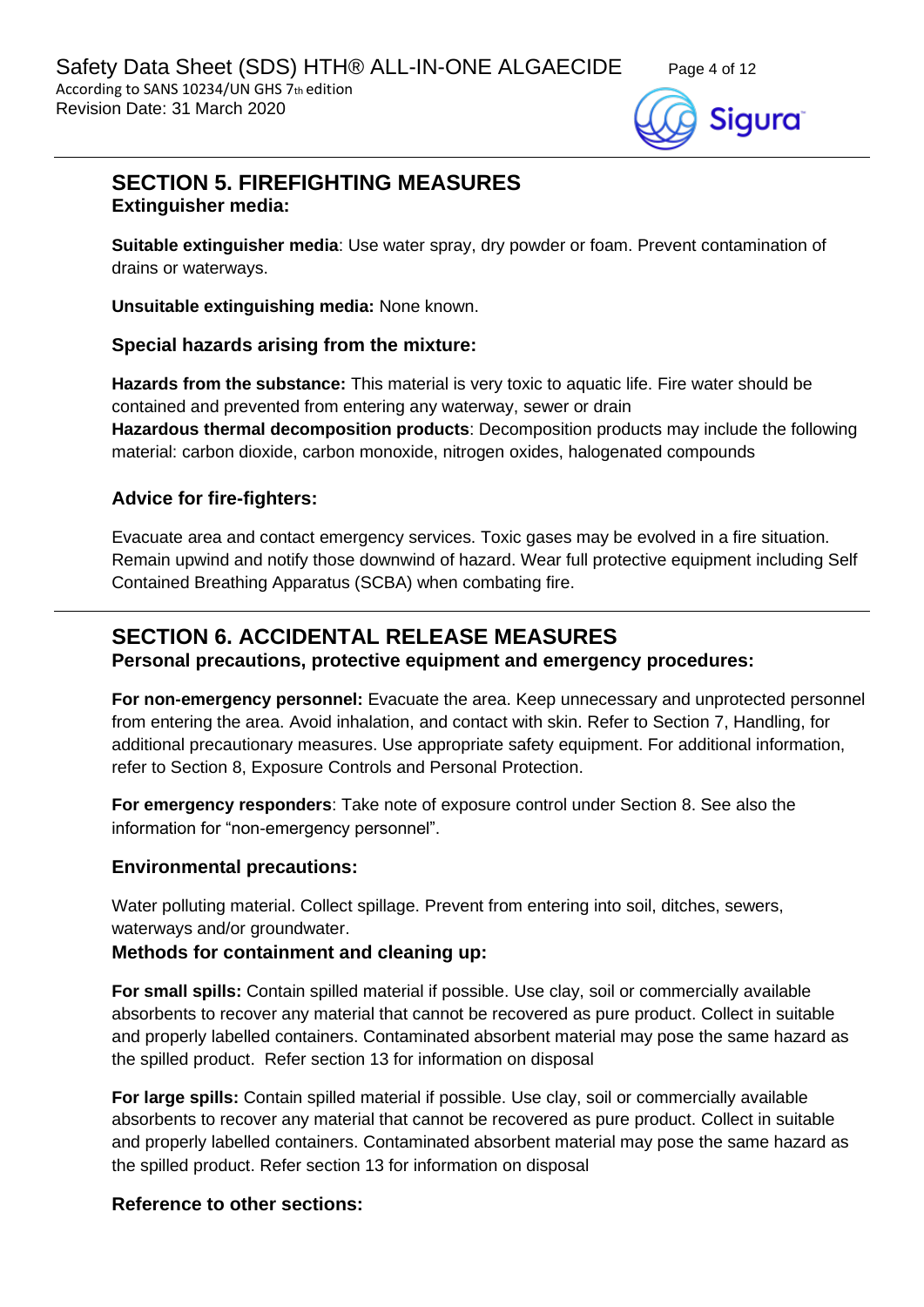Safety Data Sheet (SDS) HTH® ALL-IN-ONE ALGAECIDE Page 5 of 12 According to SANS 10234/UN GHS 7th edition Revision Date: 31 March 2020





See section 1 for emergency contact information

See section 7 for information on safe handling.

See section 8 for information on personal protection equipment.

# **Additional information:**

None known.

# **SECTION 7. HANDLING AND STORAGE Precautions for safe handling:**

**Protective measures:** Observe directions on label and instructions on use. Put on appropriate personal protective clothing and equipment (see Section 8). Avoid contact with skin and eyes. Do not inhale

**Advice on general occupational hygiene:** Do not smoke. Do not eat drink or smoke when handling this product. Wash hands after handling the product.

## **Conditions for safe storage, including incompatibilities:**

Keep cool and dry in a tightly sealed container away from direct sunlight. Do not store close to strong oxidizers or reducing agents. Stainless steel, polypropylene or polyethylene containers are recommended. Do not reuse the container.

#### **Specific end uses:**

Use only as directed.

# **SECTION 8. EXPOSURE CONTROLS/PERSONAL PROTECTION Control parameters:**

**Occupational exposure limits:** No data available.

**Biological exposure indices (BEI):** No data available.

**Additional exposure limits under the conditions of use:** No data available.

**Exposure control:**

**Appropriate engineering controls**: Avoid inhalation. Use in well ventilated areas. Where an inhalation risk exists, mechanical extraction ventilation is recommended.

#### **Individual protection measures, such as personal protective equipment:**

**Eye/face protection:** Use chemical goggles to avoid exposure to liquid splashes. If contact is possible, chemical face shields should be worn that provide a higher degree of protection. If inhalation hazard exists, a full face respirator is required.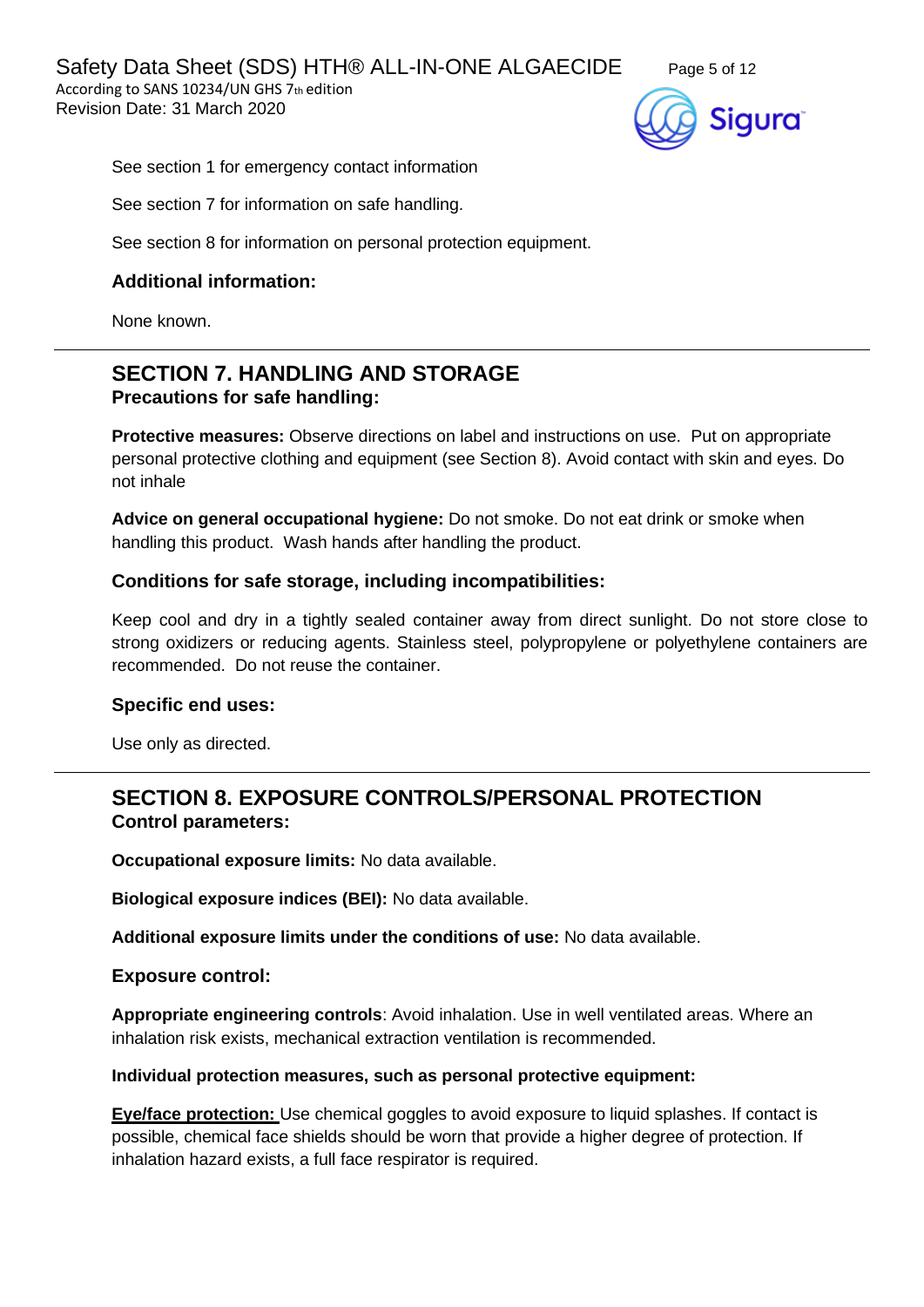Safety Data Sheet (SDS) HTH® ALL-IN-ONE ALGAECIDE Page 6 of 12 According to SANS 10234/UN GHS 7th edition Revision Date: 31 March 2020





**Hand protection:** Use chemical resistant gloves. Examples of preferred glove barrier materials include: Butyl rubber, Neoprene, Nitrile/butadiene rubber, Polyethylene, Ethyl vinyl alcohol laminate, polyvinyl alcohol, Polyvinyl chloride.

**Body protection:** Personal Protective equipment (footwear and any additional skin protection measures) should be based on the task being performed and the risks involved and should be approved by a specialist before handling the product.

**Respiratory protection:** Respiratory protection should be worn when there is a potential to exceed the exposure limit requirements or guidelines.

**Environmental exposure controls:** None required.

# **SECTION 9. PHYSICAL AND CHEMICAL PROPERTIES Information on basic physical and chemical properties**

**Appearance (form):** Liquid.

**Colour:** Orange

**Odour:** Slight odour

**Odour threshold:** Not known.

**pH (10% solution):**.5-7

**Melting point/range (<sup>o</sup>C):** Not known.

**Boiling point/range (°C): 100°C.** 

**Flash point (** $^{\circ}$ **C): >65** $^{\circ}$ **C** 

**Evaporation rate:** Not known.

**Flammability (solid, gas):** Not known.

**Ignition temperature (°C):** Not known.

**Upper/lower flammability/explosive limits:** Not known.

**Vapour pressure (20<sup>o</sup>C):** Not known.

**Vapour density:** Not known.

**Density (25 <sup>o</sup>C):** 0.96-0.98.

**Water solubility (g/l) at 20<sup>o</sup>C:** Not known.

**n-Octanol/ Water partition coefficient:** Not known.

**Auto-ignition temperature:** Not known.

**Decomposition temperature:** Not known.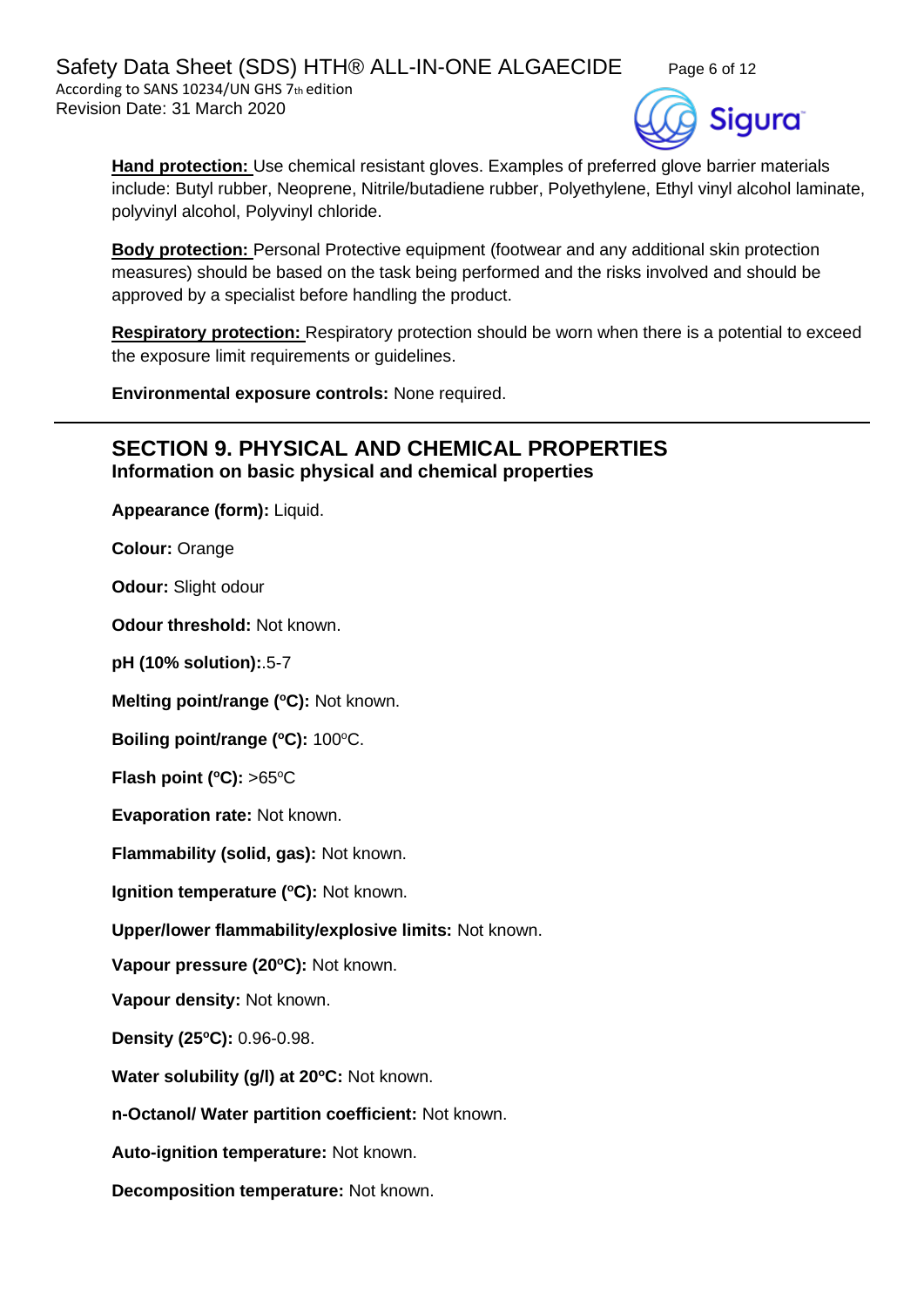

**Viscosity, dynamic (mPa s):** Not known.

# **Physical hazards:**

None.

**Other information:**

**Fat solubility (solvent-oil to be specified):** Not known.

**Bulk density:** Not known.

**Dissociation constant in water (p Ka):** Not known.

**Oxidation-reduction potential:** Not known.

# **SECTION 10. STABILITY AND REACTIVITY Reactivity:**

Not available

## **Chemical stability:**

The product is stable.

# **Possibility of hazardous reactions:**

Stable under recommended storage conditions.

# **Conditions to avoid:**

No specific data.

#### **Incompatible materials:**

Strong oxidizing or reducing agents.

#### **Hazardous decomposition products:**

Oxides of carbon and nitrogen and hydrogen chloride.

# **SECTION 11. TOXICOLOGICAL INFORMATION Toxicokinetics, metabolism and distribution:**

**Non-human toxicological data:** No data available.

**Method:** No data available.

**Dosage:** No data available.

**Routes of administration:** No data available.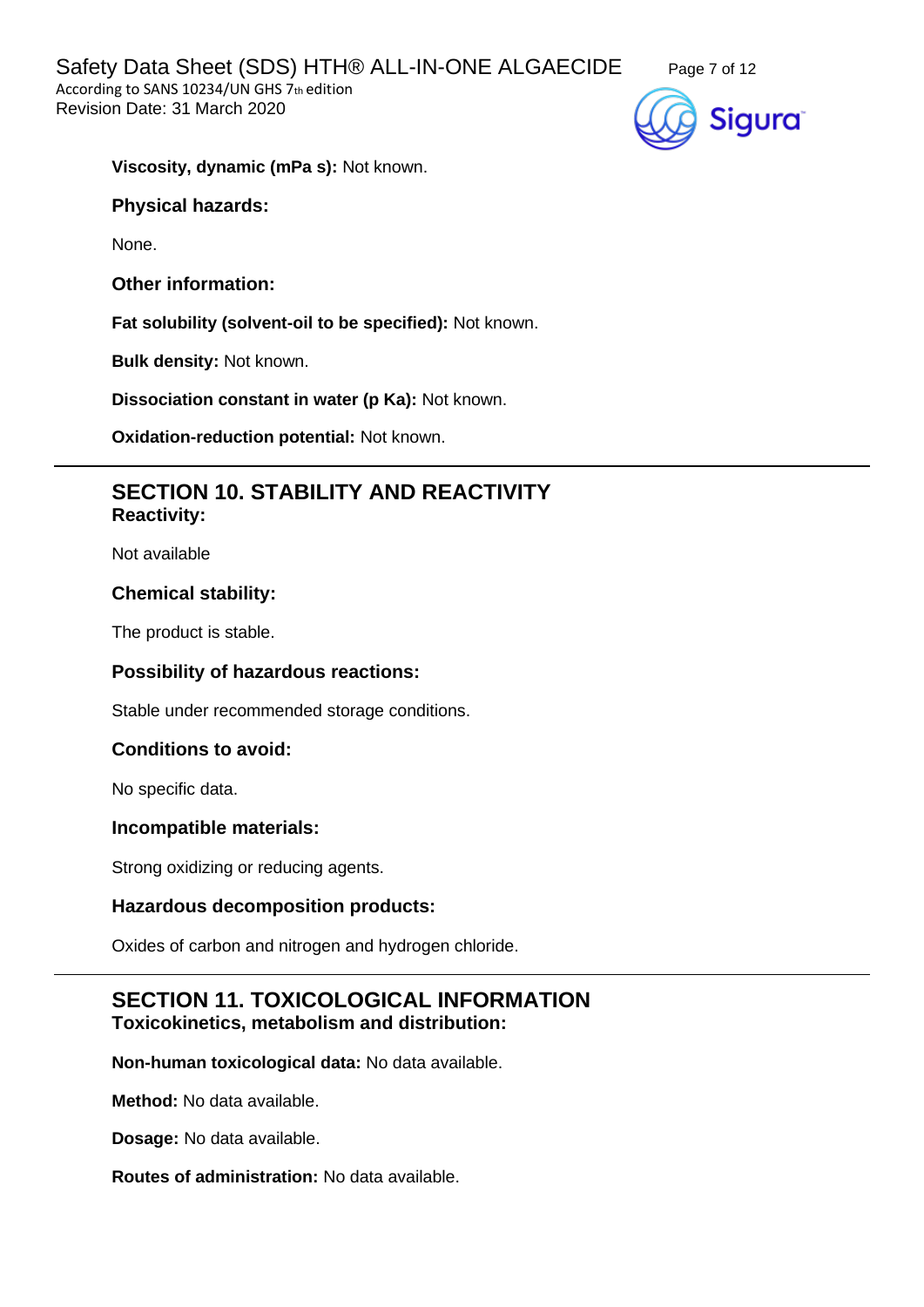Safety Data Sheet (SDS) HTH® ALL-IN-ONE ALGAECIDE Page 8 of 12

According to SANS 10234/UN GHS 7th edition Revision Date: 31 March 2020





**Results:** No data available.

**Absorption:** No data available.

**Distribution:** No data available.

**Metabolism:** No data available.

**Excretion:** No data available.

# **Information on toxicological effects:**

## **Acute toxicity:**

| Ingredient name                     | <b>Result</b>          | <b>Species</b> | <b>Dose</b>  | <b>Exposure</b> |
|-------------------------------------|------------------------|----------------|--------------|-----------------|
| Didecyldimethylammonium<br>chloride | LD50 Oral              | Rat            | 84mg/kg      |                 |
|                                     |                        |                |              |                 |
| Quaternary ammonium<br>compounds    | LD50 Oral              | Rat            | 426mg/kg     |                 |
| Solvent                             | <b>LC50</b> Inhalation | Rat            | 124700 mg/m3 | 4 hours         |
|                                     | Vapour                 |                |              |                 |
|                                     | LD50 Oral              | Rat            | 7mg/kg       |                 |
| Propan-2-ol                         | LD50 Dermal            | Rabbit         | 12800 mg/kg  |                 |
|                                     | LD50 Oral              | Rat            | 5000 mg/kg   |                 |

#### **Skin corrosion/eye irritation:**

| Ingredient name         | <b>Result</b>            | <b>Species</b> | <b>Exposure</b>   |
|-------------------------|--------------------------|----------------|-------------------|
| Didecyldimethylammonium | Skin - Severe irritant   | Rabbit         | 500 <sub>mg</sub> |
| chloride                |                          |                |                   |
| Quaternary ammonium     | Skin - Severe irritant   | Rabbit         | 25mg              |
| compounds               |                          |                |                   |
| Solvent                 | Eyes - Mild irritant     | Rabbit         | 24 hrs 500mg      |
|                         | Eyes -Moderate Irritant  | Rabbit         | 0.066 min 100mg   |
|                         | Eyes - Moderate irritant | Rabbit         | 100 microlitres   |
|                         | Eyes - Severe irritant   | Rabbit         | 500 <sub>mg</sub> |
|                         | Skin - Mild Irritant     | Rabbit         | 400 <sub>mg</sub> |
|                         | Skin - Moderate irritant | Rabbit         | 24 hrs 20mg       |
| Propan-2-ol             | Eyes - Moderate irritant | Rabbit         | 24 hrs 100mg      |
|                         | Eyes - Moderate irritant | Rabbit         | 10 <sub>mg</sub>  |
|                         | Eyes - Severe irritant   | Rabbit         | 100 <sub>mg</sub> |
|                         | Skin - Mild irritant     | Rabbit         | 500 <sub>mg</sub> |

**Sensitization:** Not data available.

**Mutagenicity:** No data available.

**Carcinogenicity:** No data available.

**Reproductive toxicity:** No data available.

**STOT-single exposure:** No data available.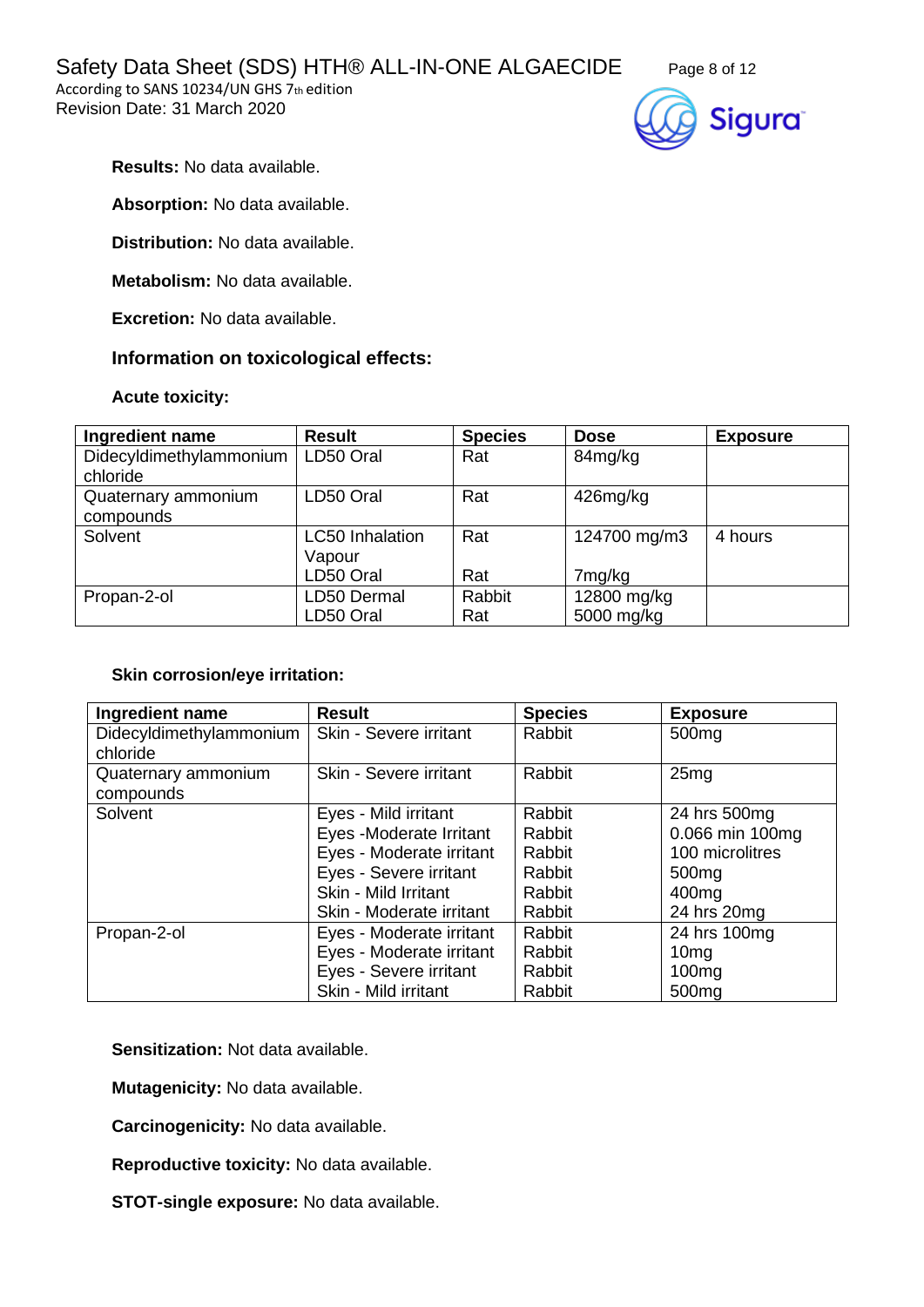

**STOT-repeated exposure:** No data available.

**Aspiration hazard:** No data available.

# **SECTION 12. ECOLOGICAL INFORMATION Toxicity:**

| Ingredient name         | Result                  | <b>Species</b>              | Exposure |
|-------------------------|-------------------------|-----------------------------|----------|
| Didecyldimethylammonium | Acute EC50 110 ug/l     | Algae - chlorella           | 72 hours |
| chloride                | Fresh water             | pyrenoidosa - exponential   |          |
|                         | Acute EC50 14.22 ppb    | growth phase                | 96 hours |
|                         | Fresh water             | Algae - pseudokirchneriella |          |
|                         | Acute EC50 18ppb Fresh  | subcapitata                 | 48 hours |
|                         | Water                   | Daphna - Daphnia magna      |          |
|                         | Acute LC50 39 ug/l      |                             | 48 hours |
|                         | Marine water            | Crustaceans-                |          |
|                         |                         | Americamysis bahia -        |          |
|                         | Acute LC50 0.01 ug/l    | juvenile (fledgling,        | 96 hours |
|                         | <b>Fresh Water</b>      | hatchling, weanling)        |          |
|                         | Chronic NOEC 25 ug/l    | Fish - acipenser            | 72 hours |
|                         | Fresh water             | transmontanus - Larvae      |          |
|                         |                         | Algae - pseudokirchneriella |          |
|                         | Chronic NOEC 125 ug/l   | subcapitata - exponential   | 21 days  |
|                         | Fresh water             | growth phase                |          |
|                         |                         | Daphnia - Daphnia magna     |          |
| Quaternary ammonium     | Acute EC50 37 ppb Fresh | Daphnia - Daphnia magna     | 48 hours |
| chloride                | Water                   |                             |          |
|                         | Acute LC50 64 ppb fresh | Fish - Oncorhynchus         | 96 hours |
|                         | Water                   | mykiss                      |          |
|                         | Chronic NOEC 4.15 ppb   | Daphnia - Daphnia magna     | 21 days  |
|                         | <b>Marine Water</b>     | Fish - Pimephales           | 34 days  |
|                         | Chronic NOEC 32.2 ppb   | promelas                    |          |
| Solvent                 | Acute EC50 17.921 mg/l  | Algae - Ulva pertusa        | 96 hours |
|                         | <b>Marine Water</b>     |                             |          |
|                         | Acute EC50 2000 ug/l    | Daphnia - Daphnia magna     | 48 hours |
|                         | <b>Fresh Water</b>      |                             |          |
|                         | Acute LC50 25500 ug/l   | Crustaceans - Artemia       | 48 hours |
|                         | Marine water            | Franciscana - Larvae        |          |
|                         | Acute LC50 42000 ug/l   | Fish - Oncorhynchus         | 4 days   |
|                         | fresh water             | mykiss                      |          |
|                         | Chronic NOEC 4.995      | Algae - Ulva pertusa        | 96 hours |
|                         | mg/I marine water       |                             |          |
|                         | Chronic NOEC 0.375 ul/L | Fish - Gambusia holbrooki - | 12 weeks |
|                         | fresh water             | larvae                      |          |
| Propan-2-ol             | Acute LC50 1400000 to   | Crustaceans - crangon       | 48 hrs   |
|                         | 1950000 ug/l marine     | crangon                     |          |
|                         | water                   |                             |          |
|                         | Acute LC50 1400000 ug/l | Fish – gambusia affinis     | 96 hrs   |

**Persistence and degradability:**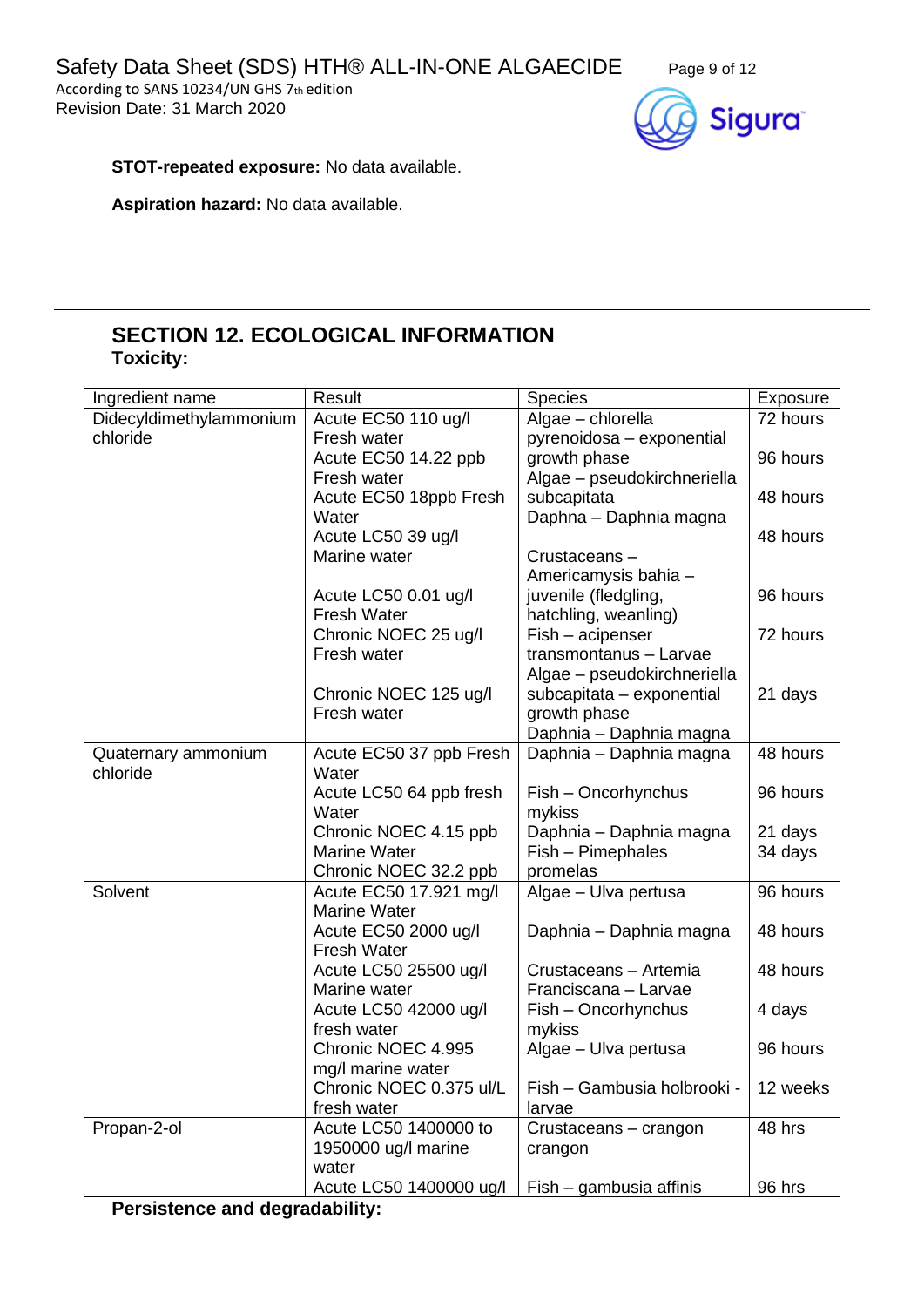



No data available.

#### **Bioaccumulative potential:**

| Ingredient name | LogPow  | <b>BCF</b> | <b>Potential</b> |
|-----------------|---------|------------|------------------|
| Solvent         | $-0.35$ | -          | ∟ow              |
| Propan-2-ol     | 0.05    | -          | low              |

#### **Mobility in soil**

No data available.

#### **Results of PBT& vPvB assessment:**

No data available.

#### **Other adverse effects:**

No known significant effects or critical hazards

# **SECTION 13. DISPOSAL CONSIDERATIONS Waste treatment methods:**

Dispose of in accordance with municipal, provincial and national regulations.

## **Product/ packaging disposal:**

Recycle where possible.

# **SECTION 14. TRANSPORT INFORMATION**

|                            | Land transport (ADR/RID) | Sea transport<br>(IMDG)  | Air transport (ICAO/IATA) |
|----------------------------|--------------------------|--------------------------|---------------------------|
| <b>UN-Number</b>           | 1760                     | 1760                     | 1760                      |
| <b>UN Proper shipping</b>  | <b>CORROSIVE LIQUID,</b> | CORROSIVE LIQUID,        | <b>CORROSIVE LIQUID,</b>  |
| name:                      | N.O.S                    | N.O.S                    | N.O.S                     |
|                            | (Didecyldimethylammonium | (Didecyldimethylammonium | (Didecyldimethylammonium  |
|                            | chloride)                | chloride)                | chloride)                 |
| <b>Transport hazard</b>    | 8                        | 8                        | 8                         |
| class:                     |                          |                          |                           |
| <b>Packaging group:</b>    | Ш                        | Ш                        | Ш                         |
| <b>Marine pollutant:</b>   | Yes                      | Yes                      | <b>Yes</b>                |
| <b>Special precautions</b> | Not required             | Not required             | Not required              |
| for user:                  |                          |                          |                           |
| <b>Transport in bulk</b>   | No information           | No information           | No information            |
| according to               |                          |                          |                           |
| <b>MARPOL 73/78</b>        |                          |                          |                           |
| Annex II and the IBC       |                          |                          |                           |
| code                       |                          |                          |                           |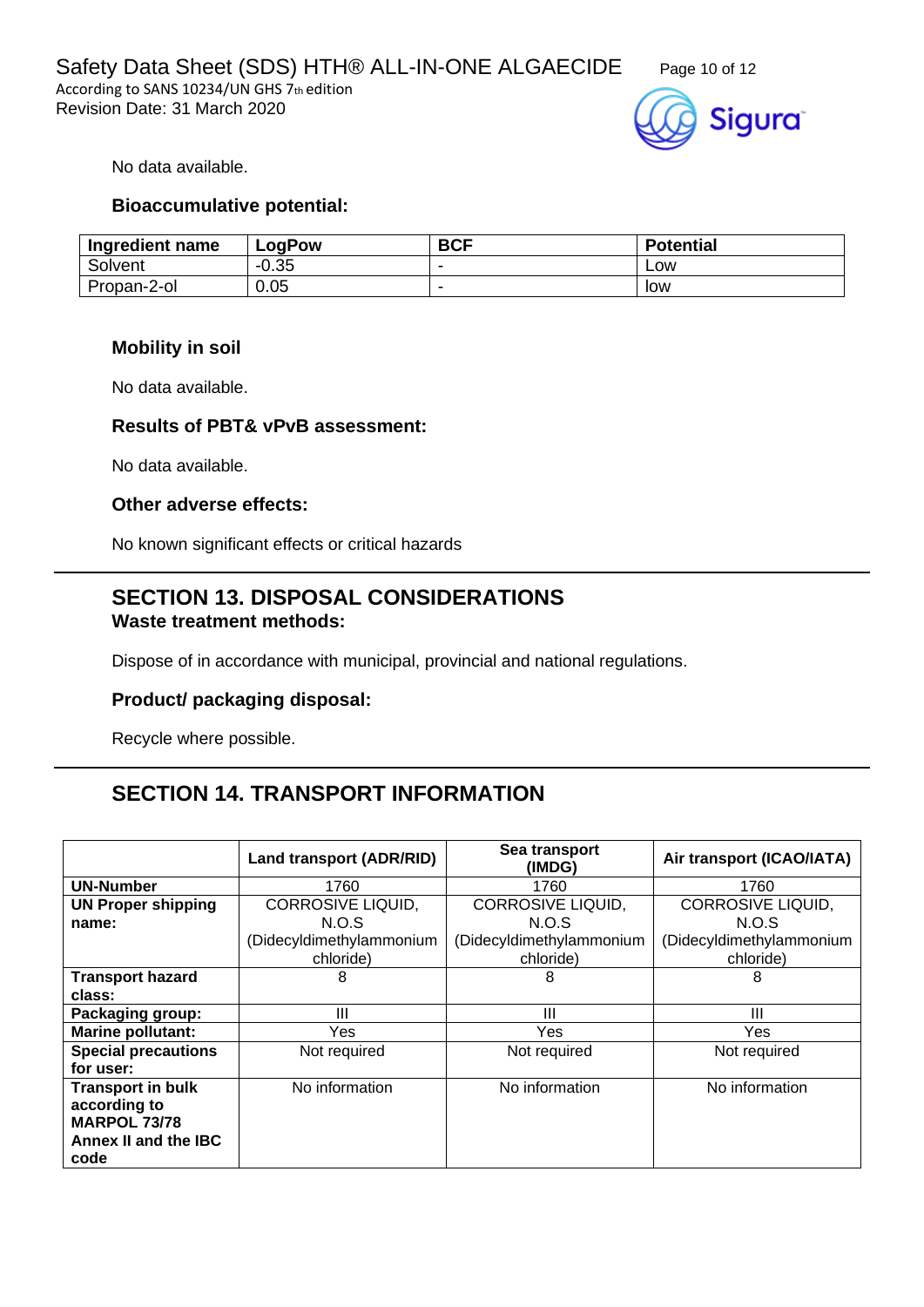

# **SECTION 15. REGULATORY INFORMATION**

**Safety, health and environmental regulations/legislation for the mixture:**

**Relevant information regarding authorization:** Occupational Health and Safety Act 1993 Regulation for Hazardous Chemical Substances.

**Relevant information regarding restrictions:** None known.

**EU regulations:** Regulation EC 1272/2008 [EU-GHS/CLP]

**Other National regulations:** None.

**Chemical Safety Assessment carried out?** No.

# **16. OTHER INFORMATION Indication of changes:**

GHS aligned.

2020/03/31 – Company logo changed to Sigura; Details of the supplier of SDS changed to reflect new

entity name.

# **Relevant classification and H statements (number and full text):**

Aquatic Acute (Category 1): Hazardous to the Aquatic Environment Acute 1

Aquatic Chronic (Category 1): Hazardous to the Aquatic Environment Chronic 1

Aquatic Acute (Category 2): Hazardous to the Aquatic Environment Acute 2

Aquatic Chronic (Category 2): Hazardous to the Aquatic Environment Chronic 2

STOT SE 3- Specific Target Organ Toxicity single exposure (Category 3)

H225 Highly flammable liquid and vapour. H301 Toxic if swallowed**.** H302 Harmful if swallowed. H314 Causes severe skin burns and eye damage. H315 Causes skin irritation. H318 Causes serious eye damage.H319 Causes serious eye irritation. H336 May cause drowsiness or dizziness. H400 Very toxic to aquatic life. H401 Toxic to aquatic life. H410 Very toxic to aquatic life with long lasting effects. H411 Toxic to aquatic life with long lasting effects.

#### **Training instructions:**

Use as instructed.

#### **Further information:**

This information is based upon the present state of our knowledge. This SDS has been compiled and is solely intended for this product.

#### **Notice to readers:**